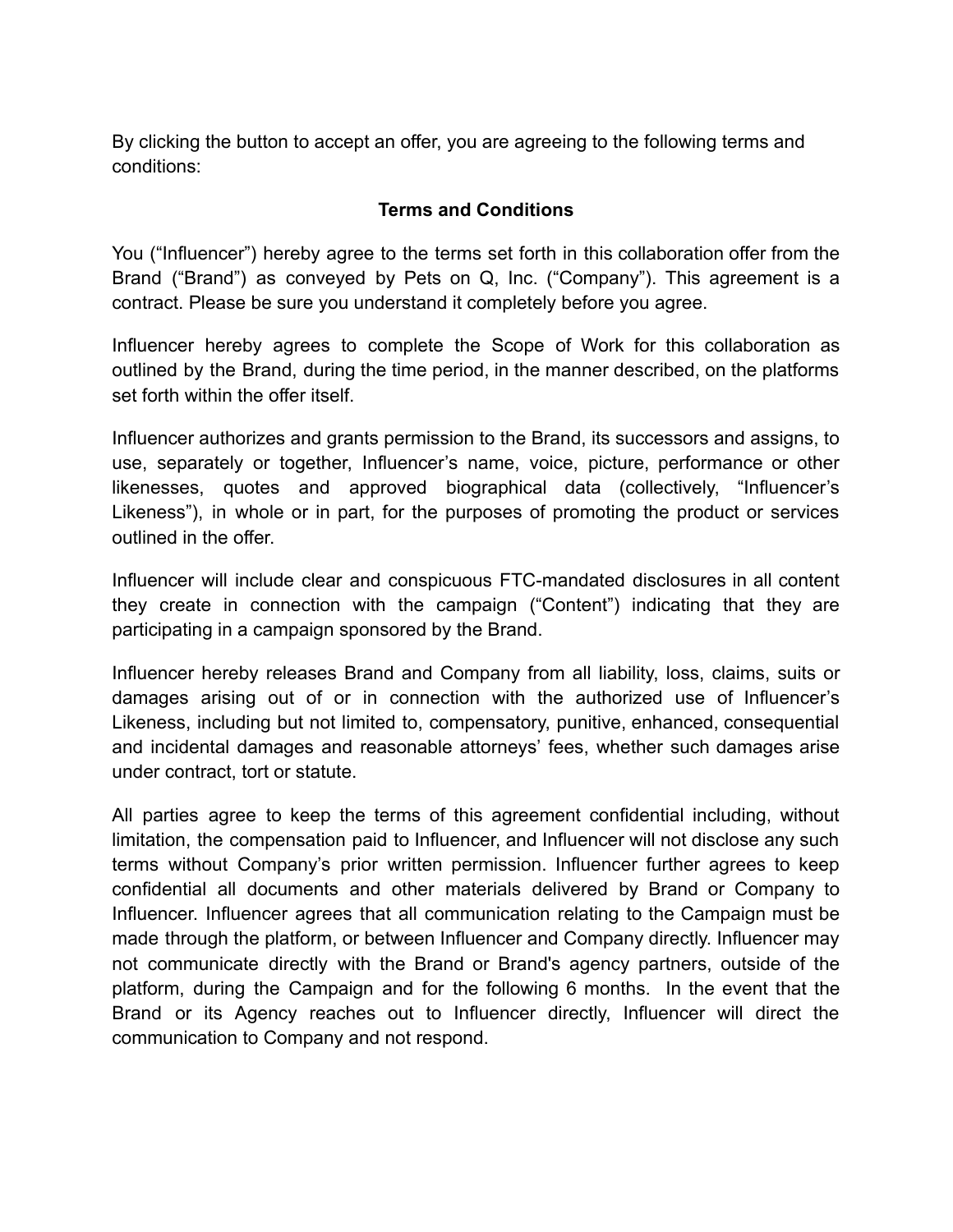Company hereby discloses to Influencer and Influencer hereby acknowledges and agrees that Company is compensated by retaining a portion of the agreed-upon fee paid by the Brand, the amount of which varies with each collaboration.

If Influencer commits a material breach of any provision of this agreement or at any time fails or refuses to fulfill Influencer's obligations hereunder, then the Company may take such action as it deems necessary, including, but not limited to, deducting a percentage from the amount to be paid to Influencer for each such breach or failure at a minimum of 5% per event.

Influencer represents and warrants that Influencer is twenty-one years old or older and that this agreement does not in any way conflict with any existing commitments on Influencer's part. Influencer further warrants and represents that Influencer has the full right to enter into this agreement without violating the legal or equitable rights of any third party. Influencer has not previously authorized (which authority is still in effect), nor will Influencer authorize or permit the use of Influencer's name, picture, portrait, likeness or testimonial statement during the Term of the agreement with the Brand, in connection with the advertising or promotion of any product or service competitive to or incompatible with the above-described category of exclusivity and for the period of time stated in the offer from the Brand.

Influencer is responsible for all federal, state and local taxes and any other costs or expenses incurred in accepting any compensation from Company.

Influencer retains ownership of Content. However, during the term of each brand offer, Influencer grants to Brand and its affiliates a worldwide license to distribute, publicly display, translate and reformat content. Without limiting the foregoing, Brand and Company shall have the right to like, favorite, retweet, share, repost, redistribute, syndicate, or otherwise utilize all Content described in a brand offer or contemplated hereunder in any manner enabled by the applicable platform without being required to delete it later. Brand and Company shall have the right to @mention, tag or otherwise interact with Influencer's social media accounts from which Content is published in connection with the collaboration. Upon notice from Company, Influencer shall as promptly as possible, and in no event later than twenty-four (24) hours, take down any Content as directed.

Either party may terminate this agreement immediately upon material breach and failure to cure, if capable of cure, within ten (10) days of written notice.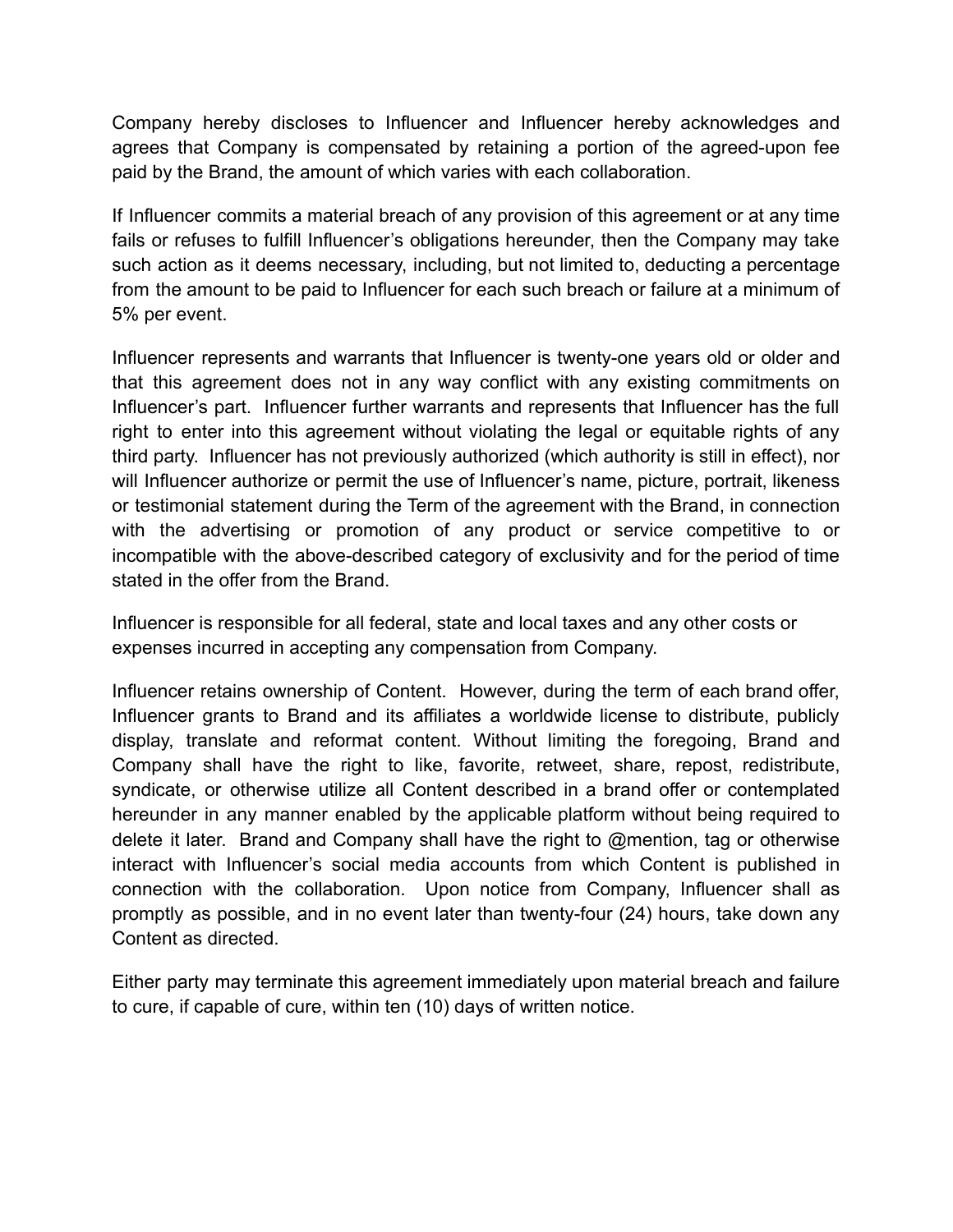### **Content Guidelines**

Influencer represents and warrants that all content is Influencer's own original work, created solely by, or at the direction of, or on behalf of Influencer, and will not infringe the copyright, trademark, privacy, publicity, or other personal or proprietary rights of any person or entity.

If any persons appear or are referred to in the Content, Influencer is solely responsible for obtaining from such persons, prior to posting or making publicly available, a signed release from those persons, which permits Brand the right to exhibit and use the Content.

Content that is lewd, obscene, sexually explicit, pornographic, disparaging, defamatory or libelous, or that otherwise contains inappropriate content or objectionable material, may not be posted or made publicly available in any way in connection with this agreement, the Brand or the Company.

Content must not contain any personally identifiable information (such as license plate numbers, personal names, e-mail addresses, or street addresses) of any person other than Influencer, unless specifically outlined in the concepts and agreed to in writing by all parties.

Content must not contain trademarks, logos, or trade dress (such as distinctive packaging or building exteriors/interiors) owned by others (with the exception of the approved trademarks, logos, or trade dress of products and/or services sold by and/or owned by Brand), without written permission.

Content must not violate any law.

Content and creative guidelines provided by the Brand must be adhered to and only content that is approved by the Brand will be posted.

### **Representations and Warranties**

Influencer represents and warrants that:

(a) Influencer's statements will reflect Influencer's honest views and experience with Brand's products and/or services;

(b) Influencer will promptly notify Company if Influencer's opinion of Brand's products or services changes from that which Influencer has expressed to date;

(c) Influencer shall not act or engage in any practice or conduct in any manner detrimental to the reputation of Brand or the Brand's products or services; or Company;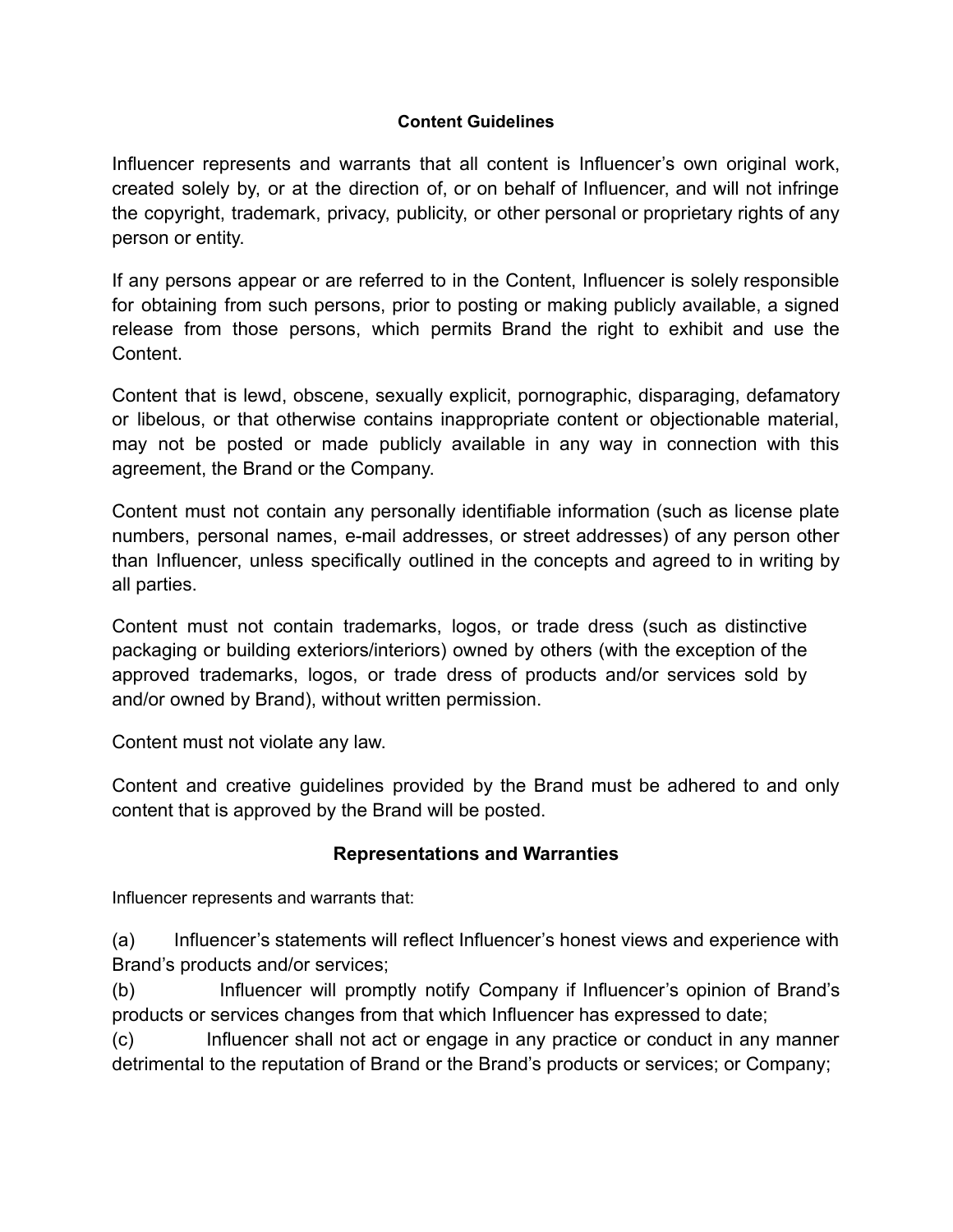(d) Influencer shall comply with all laws, rules and regulations applicable to Influencer's conduct under the agreement;

(e) Influencer's statements about Brand's products or services shall be accurate;

(f) Influencer shall not make any false, misleading or disparaging remarks about individuals or organizations or their products or services;

(g) Influencer agree that they will render its services in a competent manner to the best of its ability, and that all of Its services will be subject to Brand's reasonable approval, direction and control at all times, and Influencer will comply with whatever scripts and reasonable instructions, suggestions and recommendations Brand may give Influencer in connection with the rendition of such services;

## **Insurance**

Influencer also acknowledges that neither Brand nor Company have arranged for nor carry any insurance of any kind for Influencer's benefit. Influencer is solely responsible for obtaining and paying for any life, accident, automobile, property or other insurance relative to Influencer's participation in the collaboration.

# **Liability Release**

Influencer understands and acknowledges and hereby releases, discharges, indemnifies and holds harmless the Brand and Company, and their respective parents, subsidiary and affiliated companies, divisions, promotion partners, advertising and promotional agencies, and any other agency that provides services in connection with the Program, and each of their respective officers, directors, managers, trustees, distributors, dealers, dealer associations, employees representatives, contractors, agents, successors and assigns (collectively, the "Released Parties") from and against any and all claims, damages or liability arising from or related to any injuries, damages or losses to any person, creature (including, without limitation, any death or disability) or property of any kind resulting in whole or in part, directly or indirectly, from Influencer's services in connection with the collaboration, including any travel.

# **By checking this box, you agree to abide by the Terms and Conditions set forth herein.**

**Accepted and agreed:**